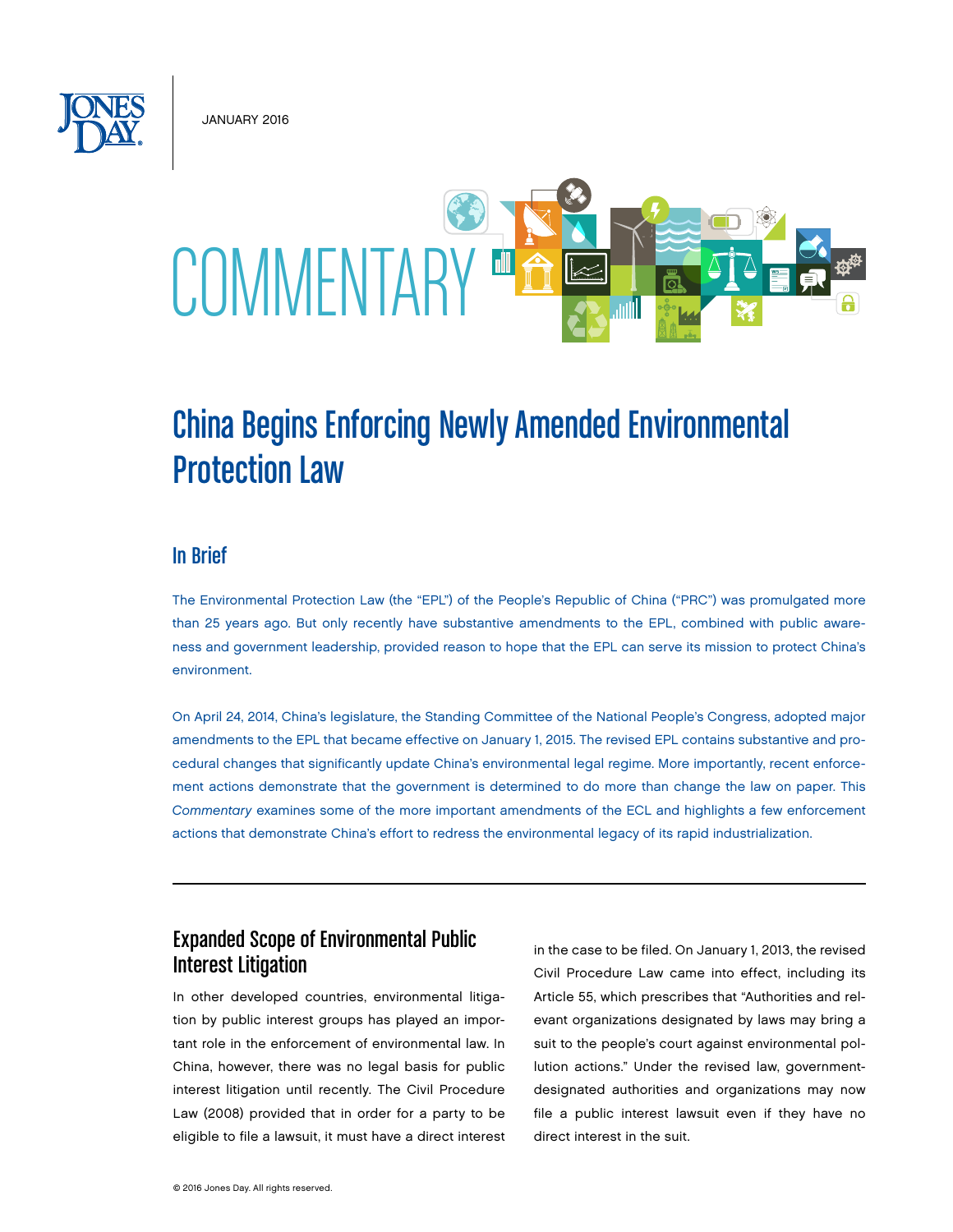In furtherance of the revised Civil Procedure Law, the revised EPL expands the scope of eligible parties to environmental public interest litigation. Article 58 of the EPL now allows social organizations to initiate legal proceedings against polluters on behalf of the public, provided they are registered with the Civil Affairs Agencies at the municipal level or above, and have engaged in public service activities in environmental protection for five consecutive years without any record of violation of laws.

Shortly after the revised EPL came into effect, on January 6, 2015, the Supreme People's Court promulgated the Interpretation on Several Issues Regarding the Application of Law in Public Interest Environmental Civil Litigation (the "SPC Interpretation"). The SPC Interpretation expands the definition of "social organizations" by providing that "social groups, private non-enterprise units, and foundations" may all be considered "social organizations." According to officials at the Ministry of Civil Affairs, more than 700<sup>1</sup> social organizations qualify to file public interest environmental litigation, including organizations such as the All-China Environment Federation ("ACEF") and Friends of Nature ("FON").

The SPC Interpretation also provides guidelines on the burden of proof in public interest litigation. Where the plaintiff requests, and the defendant refuses to produce, environmental information to which the defendant is entitled or that the evidence shows the defendant does, in fact, possess, the court can presume that the plaintiff has established that the information is unfavorable to the defendant. The SPC Interpretation indicates that the court is encouraged to actively investigate, gather, and appraise the evidence necessary for trial of civil public interest environmental litigation.

In the three months after the EPL amendments took effect, several environmental protection social organizations filed public interest litigation. Two such organizations, the FON and Fujian Green Home, jointly filed a lawsuit against four mine operators, claiming their unauthorized stone-quarry activities were responsible for ecological damage in Nanping city, Fujian province. The Nanping Intermediate People's Court accepted the case on January 1, 2015, the day the revised EPL took effect, making it the first environmental public interest litigation in China.<sup>2</sup> Nine months later, in October 2015, the court issued its judgment in the case, ordering the

defendants to pay both the clean-up costs at the site and the legal costs of the two social organizations.3

On March 19, 2015, the ACEF, another social organization, filed an environmental lawsuit against Dezhou Jinghua, a Shandong chemical company, alleging the company had illegally discharged harmful substances. The lawsuit seeks RMB 30 million (US\$4.8 million) in compensation. The Intermediate People's Court in Dezhou city of Shandong province agreed to hear the lawsuit.4

More and larger environmental public interest organization lawsuits are expected to follow. The FON has established an environmental public interest fund to support public interest litigation. The fund has received the sponsorship of "Alibaba Public Interest Fund."5

# Harsher Penalties against Polluters and Greater Power for Environmental Protection Authorities

Consecutive Daily Penalties. Before the amendments, the cost of compliance with the previous EPL was much higher than the cost of noncompliance. According to statistics, $6$  the average cost of noncompliance under the ECL was less than 10 percent of the cost of environment rectification. Thus, polluters strategically chose payment of penalties over compliance for the obvious economic benefits.

In order to address this problem, the revised EPL establishes a new penalty process that calculates penalties on a daily basis until rectification is completed. Article 59 of the revised EPL stipulates that where an entity or business operator is fined for the illegal discharge of pollutants and is ordered, but refuses, to make rectification, the administrative department may impose a fine on a daily basis based on the original fine amount, starting on the second day after service of the rectification order.

On December 19, 2014, the Chinese EPA published the Measures for Continuous Penalty on a Daily Basis ("Daily Penalty Measures"), which came into effect on the same day as the revised EPL. The Daily Penalty Measures specify four situations subject to continuous daily fines if the polluter does not stop the discharge of pollutants: (i) discharge of pollutants exceeding national/ local pollutant discharge standard,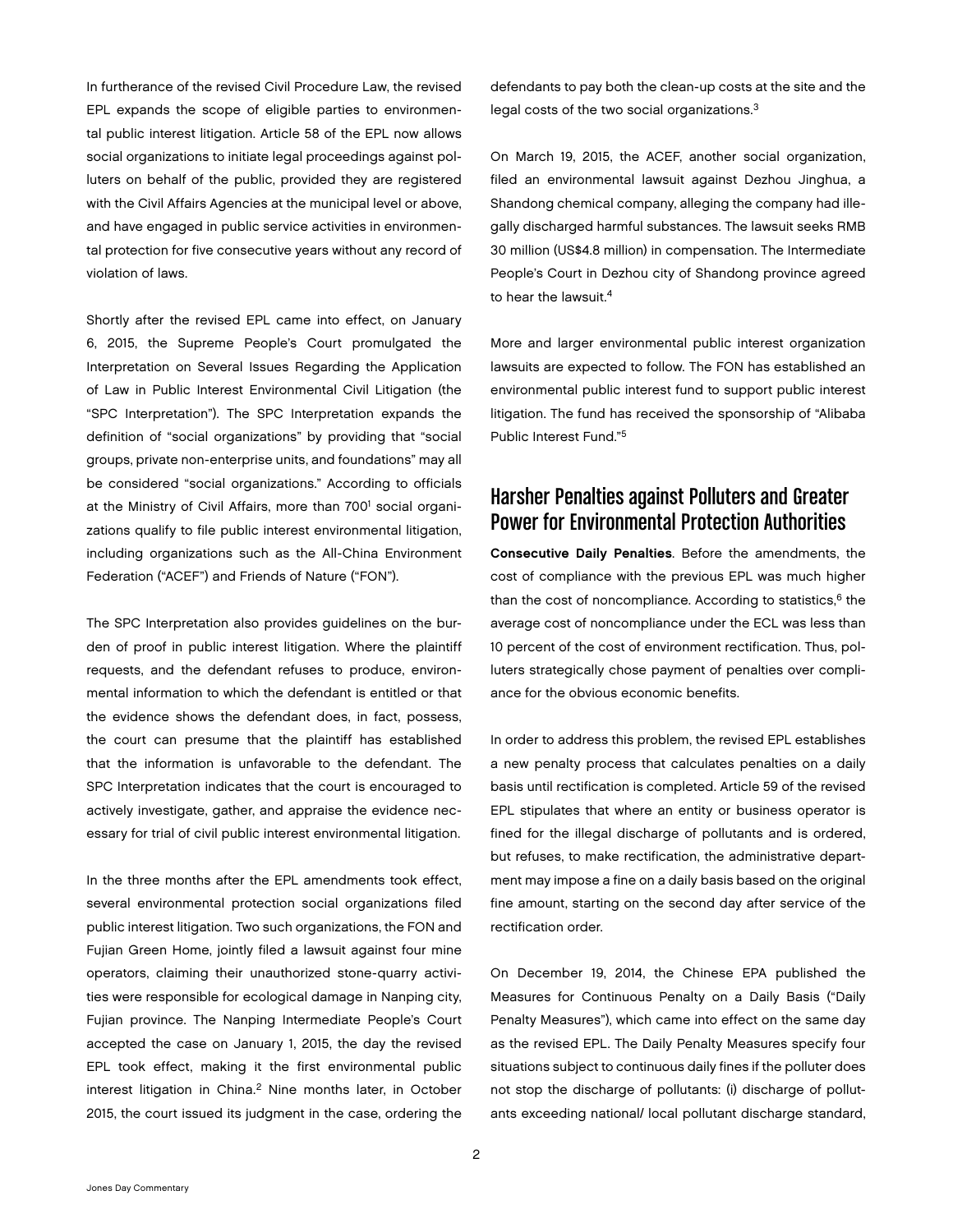or the key total pollutant discharging amount; (ii) discharge of pollutants in ways intended to escape supervision, such as through underground pipelines, a seepage well, or seepage pit, falsifying monitoring data, and improper operation of a pollution prevention facility; (iii) discharge of prohibited pollutants; and (iv) illegal dumping of hazardous waste.

The Daily Penalty Measures also provide guidelines on how the fines are to be calculated and the procedure for imposing the daily penalty. When the government initially identifies illegal discharging, it should issue a rectification order ("First Order") and deliver it to the polluter. Within 30 days of the service of the First Order, the government should conduct a reinspection of the polluter's premises. If the government determines that the polluter failed to stop the illegal discharging, the government can at that point impose a continuous penalty on a daily basis calculated from the day after service of the First Order until the date of the reinspection. It will also issue another rectification order ("Second Order") that specifies the reason for imposing the continuous penalty and how the penalty is calculated. The government can conduct multiple reinspections. If the government determines that the polluter has still failed to make rectification, it can again issue a fine up to the date of the reinspection. The consecutive daily fines will continue to be calculated on a rolling basis, without limit, until rectification is finally completed. The continuous fines may also be applied simultaneously with other enforcement measures such as suspension of production, seizure, or detention.

There are already several reports of local authorities imposing daily fines to force rectification of environmental violations. On March 27, 2015, the local EPA in Suzhou city issued its first bill for continuous penalty payments calculated on daily basis pursuant to the revised EPL. Fuxing Zipper, a company based in Suzhou, was fined RMB 18,000 per day, RMB 216,000 in total, for its excessive discharge and refusal to make timely rectification.<sup>7</sup>

Suspension of Business. The revised EPL provides that if a polluter discharges excessive pollutants, the authorities may order the polluter to suspend or shut down its production.

In this way, the revised EPL substantially raises the cost of illegal discharging.

A well-known pharmaceutical company in Zhejiang Province, [Nexchem Pharmaceutical Co., Ltd](http://www.nexchem.cn/), was recently ordered to suspend production due to unauthorized discharge of polluted water. On March 28 and May 21, 2013, Nexchem was fined RMB 100,000 and RMB 444,000 respectively by the environmental protection authority for its unauthorized discharging of polluted water exceeding limits, production without approval from the environmental protection authority, and excessive discharging of waste water from production. On May 22, 2014, the Environmental Protection Administration of Jinhu City discovered that Nexchem again discharged waste water exceeding pollutant limits without authorization. Accordingly, Nexchem's operations have been shut down since May 22, 2014.<sup>8</sup>

Seizure of Facilities and Equipment. The revised EPL also grants greater power to environmental protection authorities. Article 25 grants competent environmental protection authorities the power to seize facilities and equipment where a polluter's illegal discharge causes or may cause serious pollution. In furtherance of this new power, the EPA published the Measures for Seizure and Detention which came into effect on January 1, 2015. The Measures define the situations subject to seizure and detention, and they establish the required procedure for implementing these sanctions.

On January 27, 2015, the local EPA of Shenzhen City, Guangdong Province seized and detained the facilities and equipment of Hengjin Metal Product that were discharging polluted water, fined the company RMB 200,000, and imposed a 15-day administrative detention on both the directly responsible individual and company management.<sup>9</sup>

Administrative Detention. Under the prior ECL, individuals responsible for environmental pollution were subject to legal liability only in the event that violation constituted a crime. Now, under Article 63 of the revised EPL, individuals that commit noncriminal environmental offenses can also be punished with up to 15 days of administrative detention.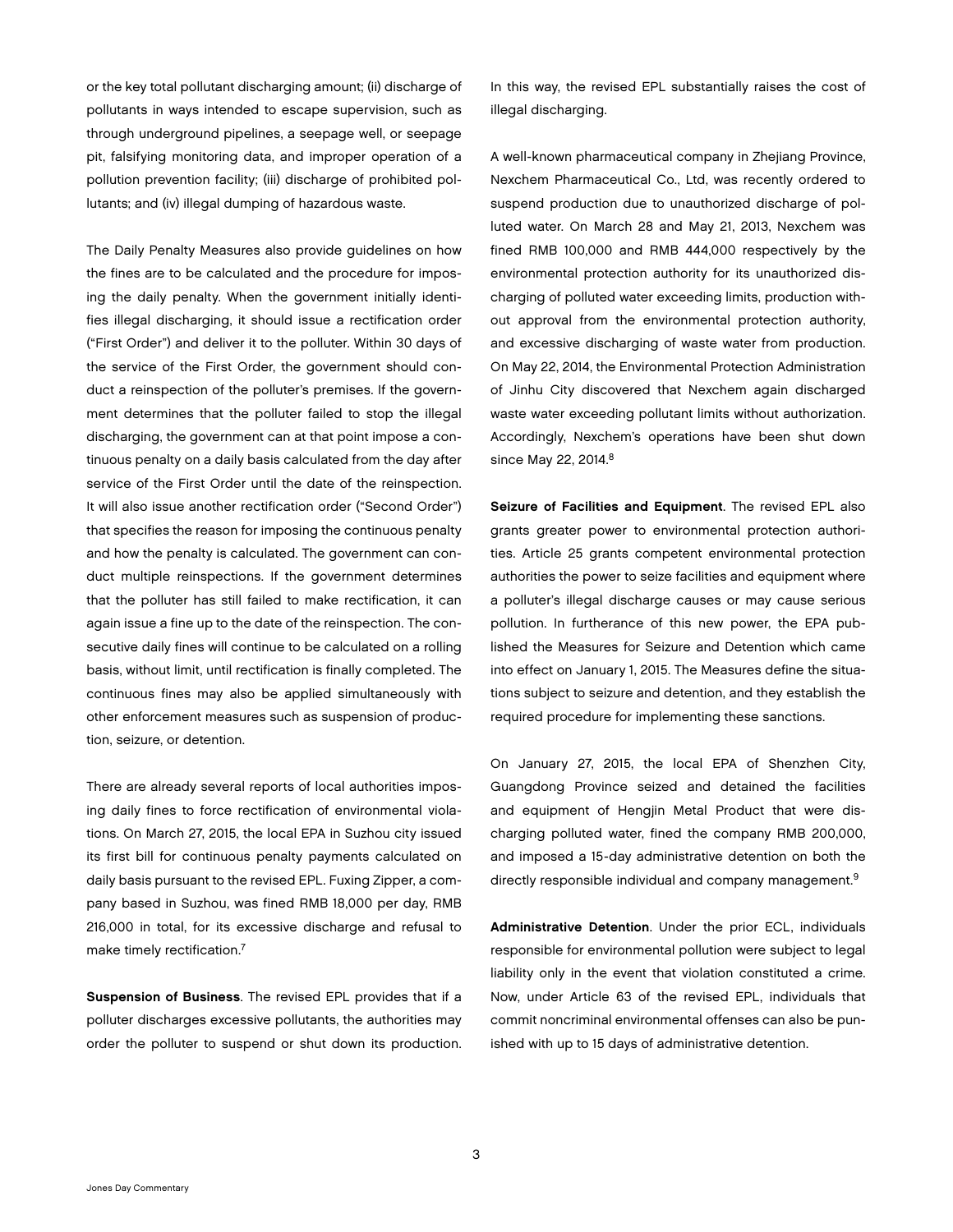# Increased Transparency and Whistleblower Protection

The revised EPL also includes provisions that require companies to provide increased transparency about pollution and protect whistleblowers who report violations. Thus, Article 55 of the revised EPL provides that key pollutant-discharging enterprises are required to disclose certain information regarding discharged pollutants. The EPA also published the Measures for the Disclosure of Environmental Information by Enterprises and Public Institutions ("Disclosure Measures"), which came into effect on January 1, 2015. The Disclosure Measures clearly define the scope of disclosure, disclosure methods, legal liability, and awards for reporting environmental information.

Article 9 of the Disclosure Measures specifies that a key pollutant-discharging entity shall disclose to the public the following information: (i) basic information; (ii) information on pollutant discharge; (iii) construction and operation status of pollution prevention and control facilities; (iv) information on the environmental impact assessment of construction projects and other environmental protection administrative licensing; (v) emergency response plans for environmental emergencies; and (vi) other environmental information. A key pollutant-discharging entity included in the list of enterprises subject to national priority monitoring shall also disclose its environmental self-monitoring program.

Under Article 57 of the revised EPL, informants who report to authorities about polluters' illegal action or authorities' failure to perform their duty shall be kept confidential.

Effective December 15, 2014, the local EPA in Beijing published the Regulations on the Award to Whistleblower for Reporting Environmental Illegal Actions ("Whistleblower Award Regulations.") According to the Whistleblower Award Regulations, a whistleblower may report environmental pollution by phone, mail, or email, and the whistleblower may receive a reporting reward of RMB 600 to RMB 5,000.

## Enhanced Accountability

A key factor to the success of the environmental law is to persuade provincial and local officials to seriously enforce its provisions. Under Article 26 of the revised EPL, accomplishment of environmental protection targets will be considered as a factor for government officials' performance evaluations, and the evaluation results will be made public. In addition, Article 68 of the revised EPL provides that government officials will be subject to heavy penalties if they fail to properly perform their duty of environmental protection and supervision.

There is reason to believe that government officials are already taking their duties under the ECL seriously. For example, on October 1, 2014, the city of Shanghai adopted the Amendment to Regulations of Shanghai City on the Prevention and Control of Atmospheric Pollution. This amendment increased the initial fine cap for atmospheric pollution from RMB 10,000 to RMB 50,000.

Likewise, on January 13, 2015, Guangdong province adopted amendments to the Regulation of Guangdong Province on Environmental Protection. These amendments, which took effect on July 1, 2015, address the problem of local protection of polluting enterprises by establishing a new jurisdiction system for environmental protection cases. Previously, environmental litigation was handled by the local courts, and thus was subject to local government interference. To address this issue, the Guangdong provincial court will set up a special division of the court to handle environmental litigation at the provincial level, where it is less likely to be subject to local influence.

#### Enforcement of the Revised EPL

The legal changes and enforcement actions discussed above represent only a small sample of the recent efforts to enforce the revised EPL. As of March this year, two months after the revised EPL came into effect, there were 107 cases involving administrative detention and 15 cases subject to continuous daily penalties, with the highest penalty being RMB 1.9 million in a single case, and RMB 7.23 million in total penalties.<sup>10</sup> More enforcement actions are likely to follow, along with substantially larger penalties.